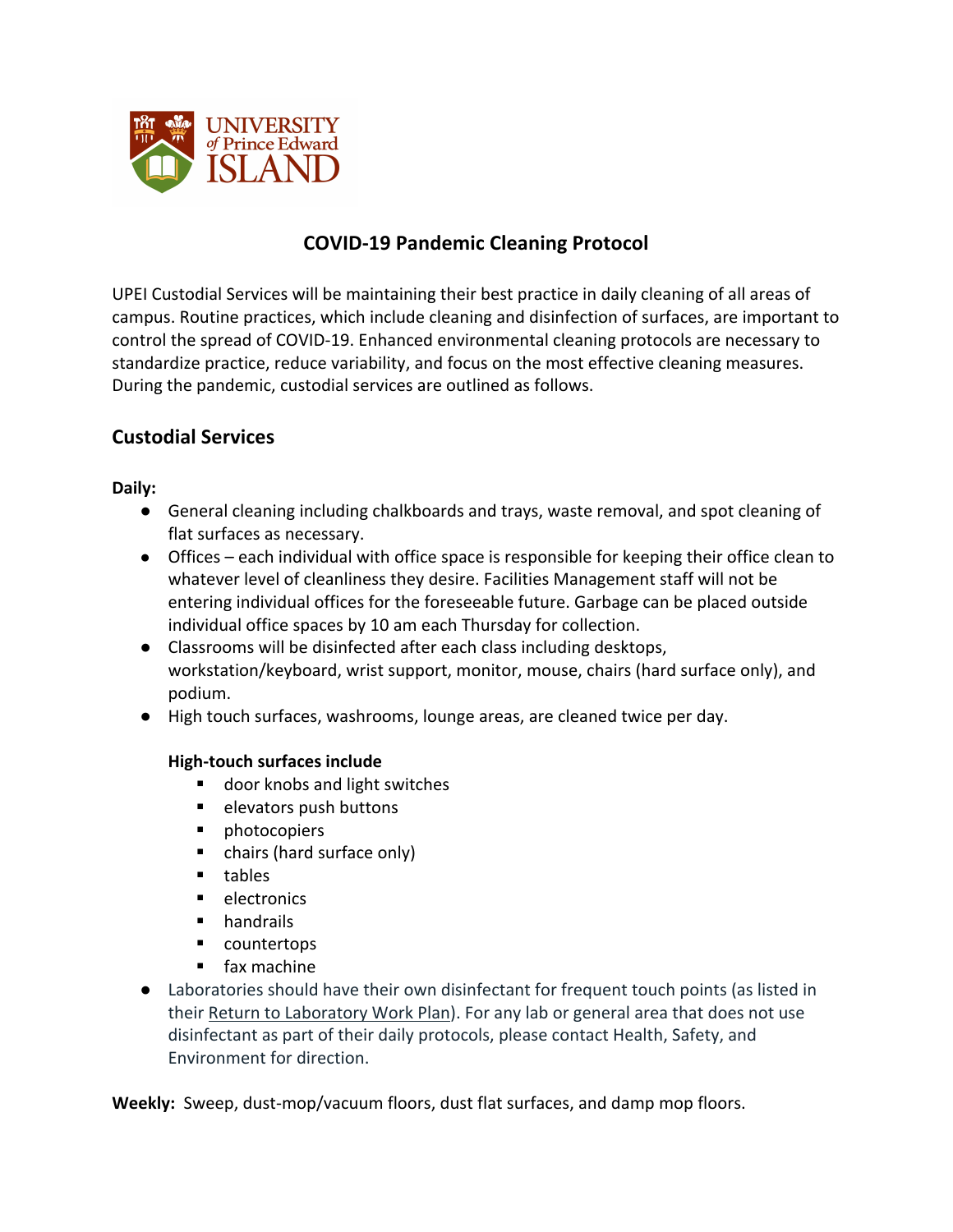# **Cleaning of Shared Spaces**

Facilities Management will continue to clean meeting rooms, administration/reception areas, kitchens, and lunchrooms. Users of these shared spaces are responsible to clean items touched such as microwave, fridge, printers, table tops, etc., before and after use.

- Facilities Management will supply cleaning disinfectant (oxivir \*\*) and microfibre cloths (two per bottle of cleaning disinfectant) over and above a department's regular supply of cleaning products for high-traffic reception/administration, kitchens, and lunchrooms, where access is not controlled.
- Cleaning disinfectant can be requested by contacting Health, Safety, and Environment at HSE@upei.ca and picked up at the Central Utility Building upon approval.
- Bottle of oxivir **\*\*** and reusable microfibre cloths.
	- Each bottle must have an expiration date (expires within four weeks). In the event that there is no expiration, please reach out to the building Facilities Custodian for an expiration date.
	- Refill Stations
		- Each building will have a designated Refill Station for disinfectant bottles and microfibre cloths.
		- There will be signage to indicate where to place your empty bottle and where to collect a full bottle.
		- Used microfibre cloths are to be placed in the laundry bin labelled "used cloths". Clean microfibre cloths will be available at the refill station.
- Meeting Rooms:
	- Dedicated meeting rooms on-campus booked through 25Live will have a Meeting Room Cleaning Protocol posted, cleaning disinfectant and microfibre cloths.
	- Please refer to the Meeting Room Cleaning Protocol in each meeting room.

### **Instructions for How to Disinfect**

- Spray enough cleaner on the cloth/paper towel to dampen.
- Wipe all surfaces with a damp cloth/paper towel.
- Reapply cleaner when necessary to maintain a damp cloth/paper towel, you may use the same cloth to wipe down the touch points.
- Let the cleaner sit on the surface for approximately **five minutes.**
- **Oxivir is safe for most surfaces and does not need to be wiped off.\*\***

# **Decontamination of Areas Potentially Contaminated by Suspected or Confirmed COVID Case**

In the event that an employee, student, or visitor has been identified as COVID-19 positive, the University will contact an outside service provider to decontaminate the areas and surfaces that were exposed. Facilities Management will block and tape off the areas exposed and post signage to indicate that it is off limits. In some situations where convenient, the area(s) may be